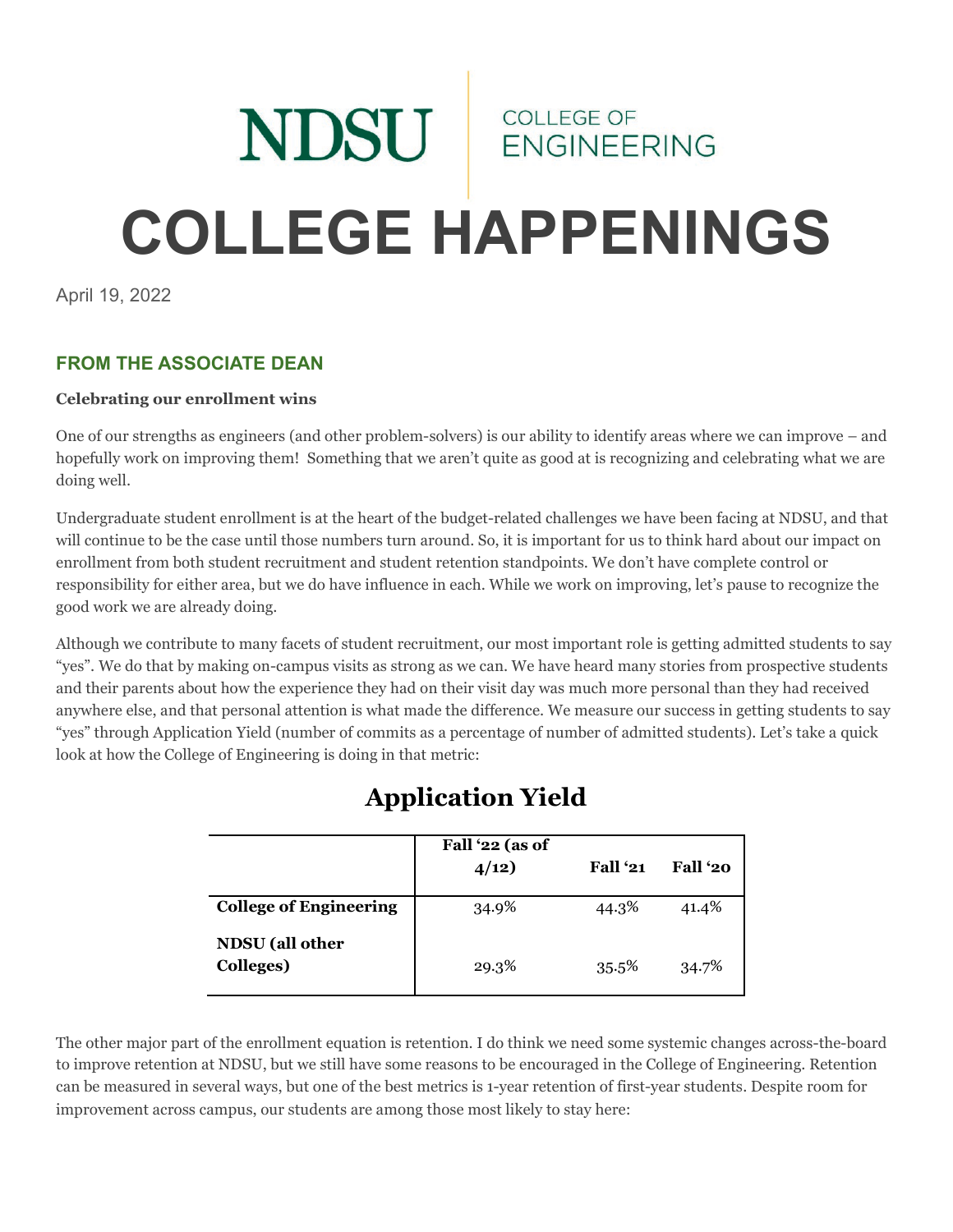# **1-Year Retention of First-year Students at NDSU**

|                               | <b>Fall' 21</b>           | Fall<br>$^{\circ}20$ | Fall<br>'19 | Fall<br>$^{\circ}18$ | Fall<br>$^{\circ}17$ |
|-------------------------------|---------------------------|----------------------|-------------|----------------------|----------------------|
|                               | (1-semester<br>retention) |                      |             |                      |                      |
| <b>College of Engineering</b> | 93.7%                     | 78.2%                | 85.1%       | 79.6%                | 81.2%                |
| NDSU (all other<br>Colleges)  | 89.4%                     | 74.9%                | 80.9%       | 78.4%                | 77.7%                |

These numbers don't happen by accident. We attract a strong student body through our strong programs. Our faculty and staff do a great job of helping prospective students see the value of a degree from the College of Engineering, and in helping them to flourish once they are here. We shouldn't take this to mean we can't improve our interactions with prospective students, or that we shouldn't continue looking for ways to help the next struggling student that we encounter in class, in an advising session, or anywhere else. Of course, we need to do all of that!

But at this tough point of the semester, I want to take a moment to thank you for the amazing work you continue to do to support our students in an increasing challenging environment. Your work makes a difference to each student, to NDSU, and to the State. Well done!

*Scott Pryor, Associate Dean for Undergraduate Programs*

## **IN THE NEWS**

[NDSU faculty member works to find breakthrough cancer treatment](https://www.ndsu.edu/news/view/detail/68087/)

- [NDSU faculty member works to improve cybersecurity](https://www.ndsu.edu/news/view/detail/68133/)
- [The Glamour and Ingenuity of NDSU's First McGovern Scholar](https://ndsufoundation.com/magazine/2022/04/first-mcgovern-scholar)
- [Helping People Move Through Adversity](https://ndsufoundation.com/magazine/2022/03/2022-academic-achievement-award)
- [Dads and Daughters gather for engineering event](https://www.kvrr.com/2022/04/10/dads-and-daughters-gather-for-engineering-event/)
- [76-year-old Fargo woman loses \\$15,000 in computer scam](https://www.valleynewslive.com/2022/04/13/76-year-old-fargo-woman-loses-more-than-15000-computer-scam/)

#### **CONGRATULATIONS**

Please let *[College Happenings](mailto:kyle.bosch@ndsu.edu)* know about honors, awards, new grants and other announcements so we can share them with other faculty and staff.

#### **UPCOMING EVENTS**

Tuesday, April 19, **61st NDSU Faculty Lectureship**. Dr. Paul Carson will present "Two Years on a Pandemic Frontline: Lessons Learned and Reflections for the Academy." 3:00 p.m. in the Memorial Union Anishinaabe Theater.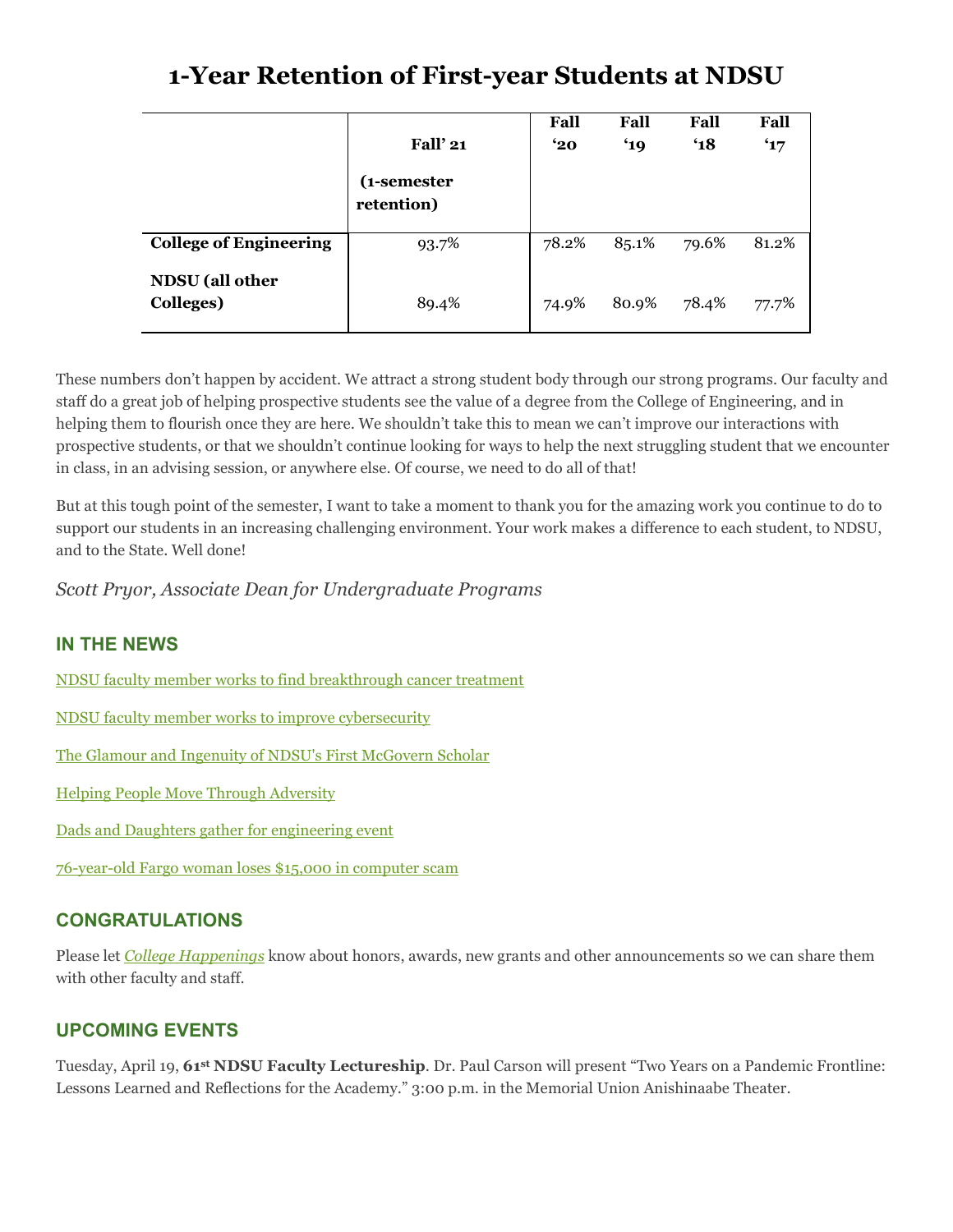Wednesday, April 20, **Mental Health for Faculty and Staff**. Edmund Russel, Professor of History, Carnegie Mellon University will discuss his experiences with depression, how stigma affected his career as a professor, and how universities might take a few small steps toward improving mental health among faculty and staff. 12:00 – 1:00 p.m. on Zoom.

Friday, April 22, **Lunch and Learn with a Program Officer**. Mark. S. Hurwitz, Ph.D., will be answering your questions about submitting to the NSF.  $12:00 - 1:00$  p.m. on Zoom. [Learn more.](https://www.ndsu.edu/research/rca_events/)

Friday, April 29, **Employee Recognition Social**. The event honors employees for their years of service to NDSU. 1:30 p.m. to 3:00 p.m. in the Memorial Union Oceti Sakowin Ballroom.

Thursday, May 5, **Senior Design Expo**. The Spring Senior Design Expo will showcase capstone projects from all departments in the College of Engineering. Noon – 4:00 p.m. in the NDSU Oceti Sakowin Ballroom.

Friday, May 13, **College of Engineering Ring and Pin Ceremony**. This ceremony is a blending of two significant and celebratory events, the Order of the Engineer and the Pledge of the Computing Professional. 3:00 p.m. in AG Hill 112.

Saturday, May 14, **NDSU 2022 Spring Commencement**. 10:00 a.m. in the Fargodome. Faculty and staff who wish to participate in the academic processional along with our graduation class will wear caps and gowns. [Register here.](https://www.ndsu.edu/commencement/facstaff/)

## **SPRING COMMENCEMENT VOLUNTEER SIGN-UP**

Spring Commencement is quickly approaching, and the Office of Registration and Records is looking for staff and faculty volunteers to assist students and their families as they celebrate this accomplishment. They are looking for traffic directors, photo stop assistants, student line-up assistants, and reader card table assistants for both ceremonies.

Volunteers are asked to be at the Fargodome at **8:15 or 9:30 a.m.** for the 10:00 ceremony and **12:15 or 1:30 pm** for the 2:00 ceremony depending on the role.

[Spring Commencement Staff Volunteer Sign-up](https://www.signupgenius.com/go/20F0B48A4AD2DAAFC1-spring1)

[Spring Commencement Faculty Volunteer Sign-up](https://www.signupgenius.com/go/20F0B48A4AD2DAAFC1-spring1)

## **WRITE WINNING GRANT PROPOSALS VIRTUAL WORKSHOP**

#### **June 1-2, 2022 | 8:30 a.m. – 12:00 p.m.**

Grant Writers Seminars and Workshops [\(GWSW\)](https://ndsu.us19.list-manage.com/track/click?u=6c5d98a898bad27df38e6394a&id=bfe115a109&e=ca813aff99), will present a virtual seminar titled "Write Winning Grant Proposals." This workshop, presented over two half-days by [John Robertson,](https://ndsu.us19.list-manage.com/track/click?u=6c5d98a898bad27df38e6394a&id=4079d57da6&e=ca813aff99) PhD, comprehensively addresses the practical, conceptual, and rhetorical aspects of writing competitive grant proposals, including:

- critical steps for organizing and planning your proposal,
- understanding the role (and mindset) of your reviewers,
- strategy for writing a compelling specific aims (NIH), overview and objectives (NSF), or equivalent section, and
- specific strategies and tips for each major section of a grant proposal.

*[Register to participate >>](https://ndsu.us19.list-manage.com/track/click?u=6c5d98a898bad27df38e6394a&id=fff2e2345f&e=ca813aff99)*

## **FUNDING OPPORTUNITIES**

#### **NSF: Gen-4 Engineering Research Centers**

The Engineering Research Center (ERC) program [\[NSF 22-580\]](https://ndsu.us19.list-manage.com/track/click?u=6c5d98a898bad27df38e6394a&id=2e37597abe&e=ca813aff99) supports convergent research (CR) that will lead to strong societal impact. Each ERC has interacting foundational components that go beyond the research project, including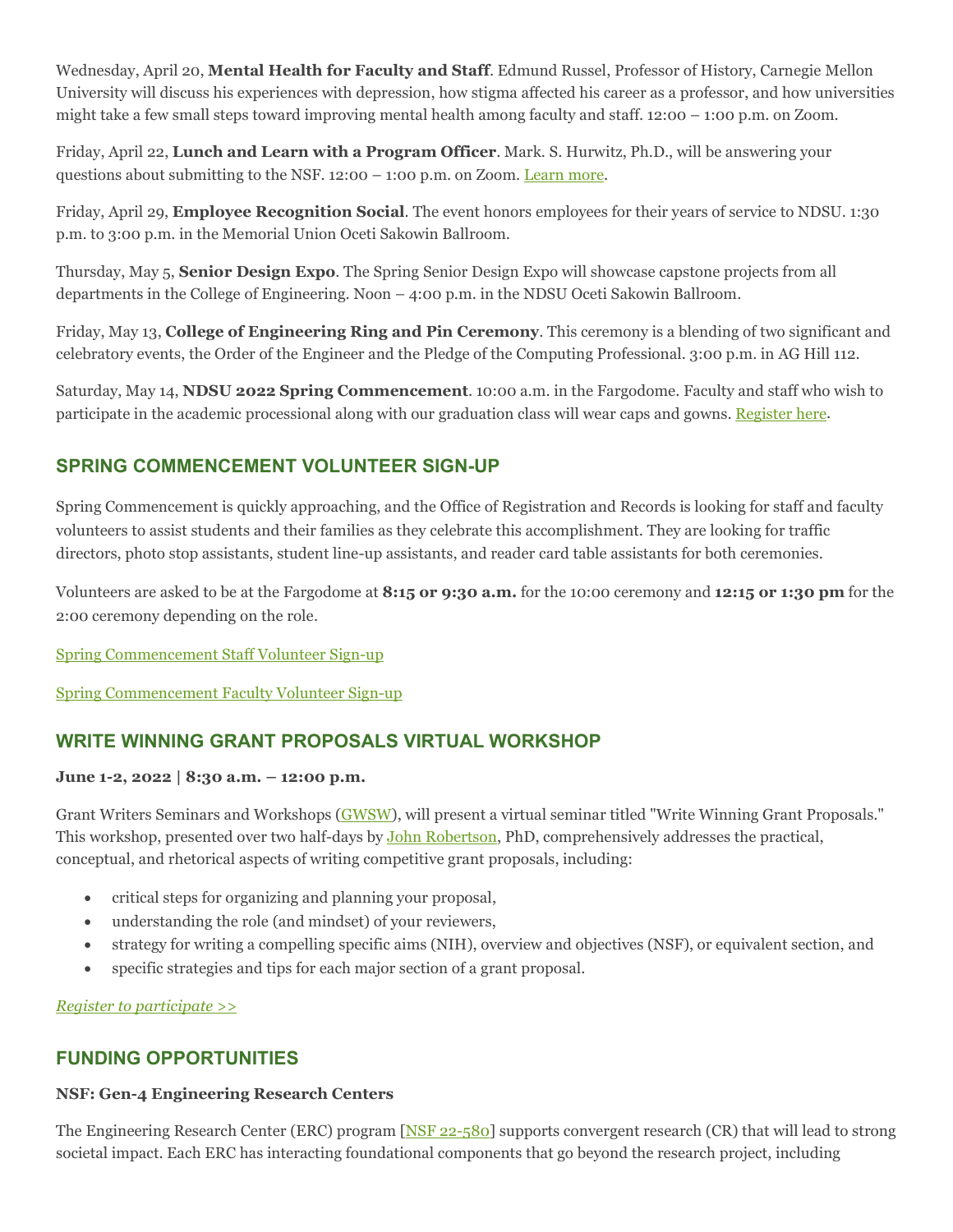engineering workforce development (EWD) at all participant stages, diversity and a culture of inclusion (DCI) where all participants gain mutual benefit, and value creation within an innovation ecosystem (IE) that will outlast the lifetime of the ERC. The logical reasoning that links the proposed activities to the identified goals for each ERC should be clear.

#### **NSF: Dynamics, Control, and Systems Diagnostics**

The Dynamics, Control and Systems Diagnostics (DCSD) program [\[PD 19-7569\]](https://ndsu.us19.list-manage.com/track/click?u=6c5d98a898bad27df38e6394a&id=e45cbad466&e=ca813aff99) promotes the fundamental science and engineering of dynamic systems to advance solutions to urgent societal problems. Such problems include mitigating the impacts of climate change; responding to epidemics, cyber-attacks, extreme weather, and other natural and man-made events; promoting efficient and equitable production and distribution of resources; developing resilient infrastructure; improving the experience of work and learning; and meeting the challenges of aging and illness.

Recognizing that dynamic systems lie at the heart of current and emerging imperatives, the DCSD program invites proposals that match innovative research in dynamic systems with compelling applications. DCSD also welcomes research that demonstrates how these applications inform our understanding of dynamic systems, and how foundational knowledge must be further advanced to broaden the usefulness of dynamic systems approaches to new areas of application.

DCSD proposals should articulate clear **Intellectual Merit** through the advancement of knowledge in one of the following foundational areas:

- Modeling: mathematical frameworks for studying the behavior of dynamic systems.
- Analysis: theoretical and computational tools for discovery and exploration of structure in dynamic behavior.
- Diagnostics: data-based methods to infer properties of dynamic systems from observations.
- Control: methods to produce desired or mitigate undesired behaviors in dynamic systems.
- Integration: architectures that expand the reach of dynamic systems and overcome application-specific challenges.

Proposals should also clearly describe the intended **Broader Impacts** of the envisioned work, beyond the scientific merits of the proposal.

To ensure that a project is appropriate for the DCSD program prior to the submission of a full proposal, PIs are strongly encouraged to send a one-page draft Project Summary to  $\frac{d}{dsd}$  enseming the format for proposal submission described in the NSF Proposals & Award Policies & Procedures Guide.

*Full proposals accepted anytime.*

## **RECENT PUBLICATIONS**

*For 2022, 43 publications by authors with the College of Engineering affiliation have appeared in various journals, according to the ISI Web of Science and submissions from faculty. Here are some of the most recent publications:*

- Gudagunti, Fleming Dackson, Srilakshmi G. Gundlakunta, and Ivan T. Lima. 2022. "Dielectrophoresis-Based Biosensor for Detection of the Cancer Biomarkers CEA and CA 242 in Serum." *Chemosensors* 10 (3): 104. [https://doi.org/10.3390/chemosensors10030104.](https://doi.org/10.3390/chemosensors10030104)
- Hance, Jack, Jordan Milbrath, Noah Ross, and Jeremy Straub. 2022. "Distributed Attack Deployment Capability for Modern Automated Penetration Testing." *Computers* 11 (3): 33. [https://doi.org/10.3390/computers11030033.](https://doi.org/10.3390/computers11030033)
- Oli-Uz-Zaman, Md, Saleh Ahmad Khan, Geng Yuan, Zhiheng Liao, Jingyan Fu, Caiwen Ding, Yanzhi Wang, and Jinhui Wang. 2022. "Mapping Transformation Enabled High-Performance and Low-Energy Memristor-Based DNNs." *Journal of Low Power Electronics and Applications* 12 (1): 10[. https://doi.org/10.3390/jlpea12010010.](https://doi.org/10.3390/jlpea12010010)